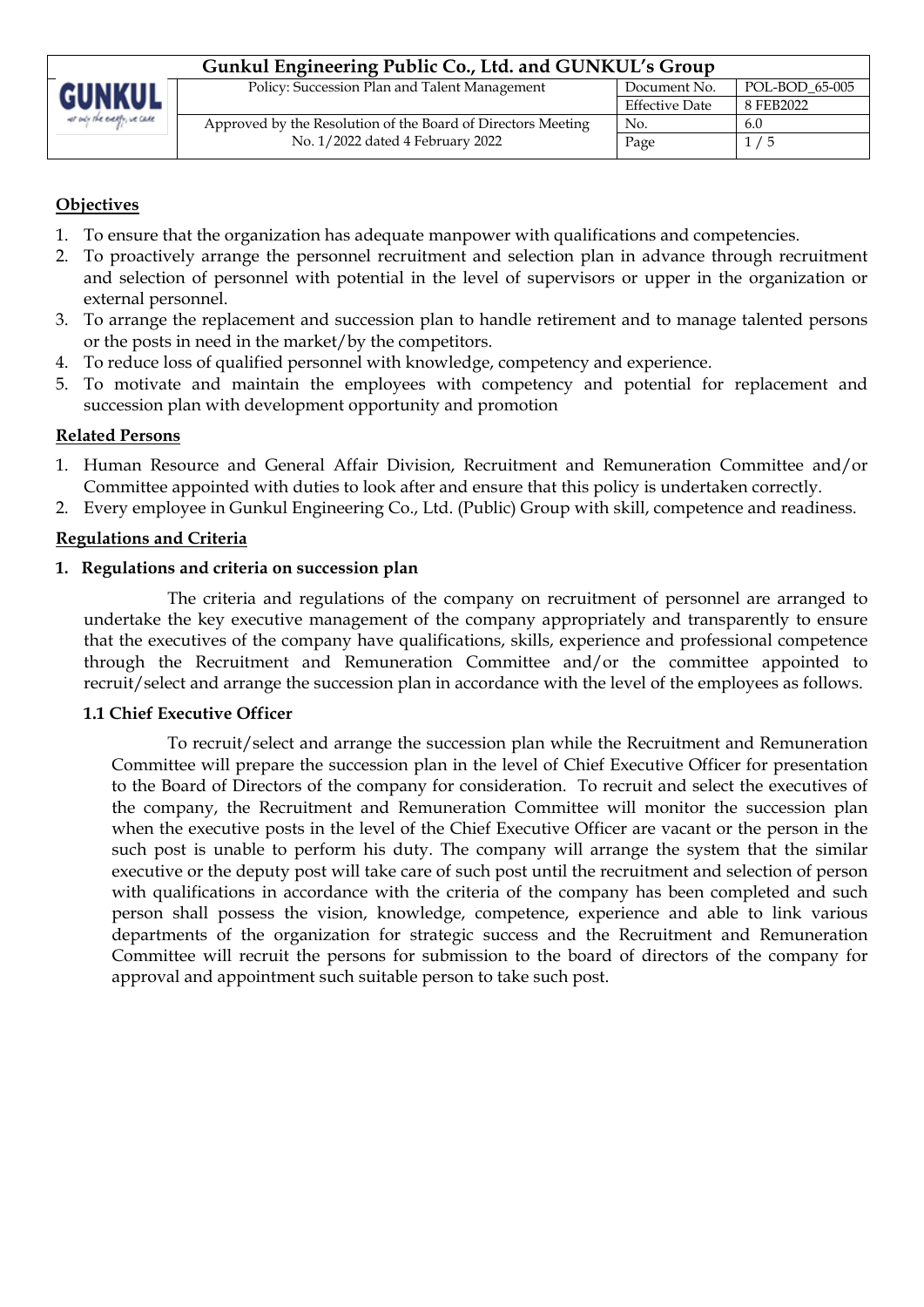| Gunkul Engineering Public Co., Ltd. and GUNKUL's Group |                                                                                                  |                       |                |  |
|--------------------------------------------------------|--------------------------------------------------------------------------------------------------|-----------------------|----------------|--|
| <b>GUNKUL</b><br>to only the every, we care            | Policy: Succession Plan and Talent Management                                                    | Document No.          | POL-BOD 65-005 |  |
|                                                        |                                                                                                  | <b>Effective Date</b> | 8 FEB2022      |  |
|                                                        | Approved by the Resolution of the Board of Directors Meeting<br>No. 1/2022 dated 4 February 2022 | No.                   | 6.0            |  |
|                                                        |                                                                                                  | Page                  | 2/5            |  |
|                                                        |                                                                                                  |                       |                |  |

# **Primary qualifications of the Chief Executive Officer**

- 1. Graduated with at least bachelor degree and experience in the management in the level of the line director or upper.
- 2. Having knowledge, competence, skills, experience in company management and business experience consistent with the company's business and having specialized expertise that is beneficial to the company's business, also consistent with the company's business strategy without discrimination of sex, age, race, etc.
- 3. Able to connect different segments of the organization to pursue strategic success while laying a foundation that is ready for rapid change.
- 4. Having leadership, wide vision, morality and ethics; as well as, having a positive attitude towards the organization, able to devote sufficient time that is beneficial to the Company's business operations.
- 5. Having a transparent work history, must not be blacklisted by any organization including the Securities and Exchange Commission, or have been convicted of a criminal offense, including having no prohibited characteristics under the law

# **1.2 Executive level from the deputy line Assistant Vice President (AVP) to Chief Operation Officer (COO)**

If the executive post from the deputy line Assistant Vice President to Chief Operation Officer is vacant or the person in such post is unable to perform the duty, the company will propose the person selected to be the successor to the Executive Committee and/or the Human Resource Committee appointed. The succession plan of the executive level of the company is as follows.

- 1.2.1 To analyze the business operation of the company in terms of policy, investment plan and expansion plan.
- 1.2.2 To assess the human resource availability in congruent with the strategy of the company, both short-term and long-term.
- 1.2.3 To determine the human resource availability through development of human resource or recruitment of personnel to replace the leaving employees.
- 1.2.4 To arrange the recruitment plan and employee training and development plan in advance of retirement or early resignation of the employees.
- 1.2.5 To determine the qualifications and competencies including desirable knowledge, skill, personality and attitude of the employee in such post and to prepare the individual; development plan.
- 1.2.6 To select, assess performance and potential of the employees to ensure suitability.
- 1.2.7 To employ the test and assess the personnel to determine the potential of the employees.
- 1.2.8 To identify the successor through assessment and analysis of performance and potential of the employees with advance notice to the employees for acceptance and learning the job and to determine the spare successor.
- 1.2.9 To develop and assess the employees anticipated to be the successor to ensure development and performance as expected. If the anticipation has failed, follow the procedures.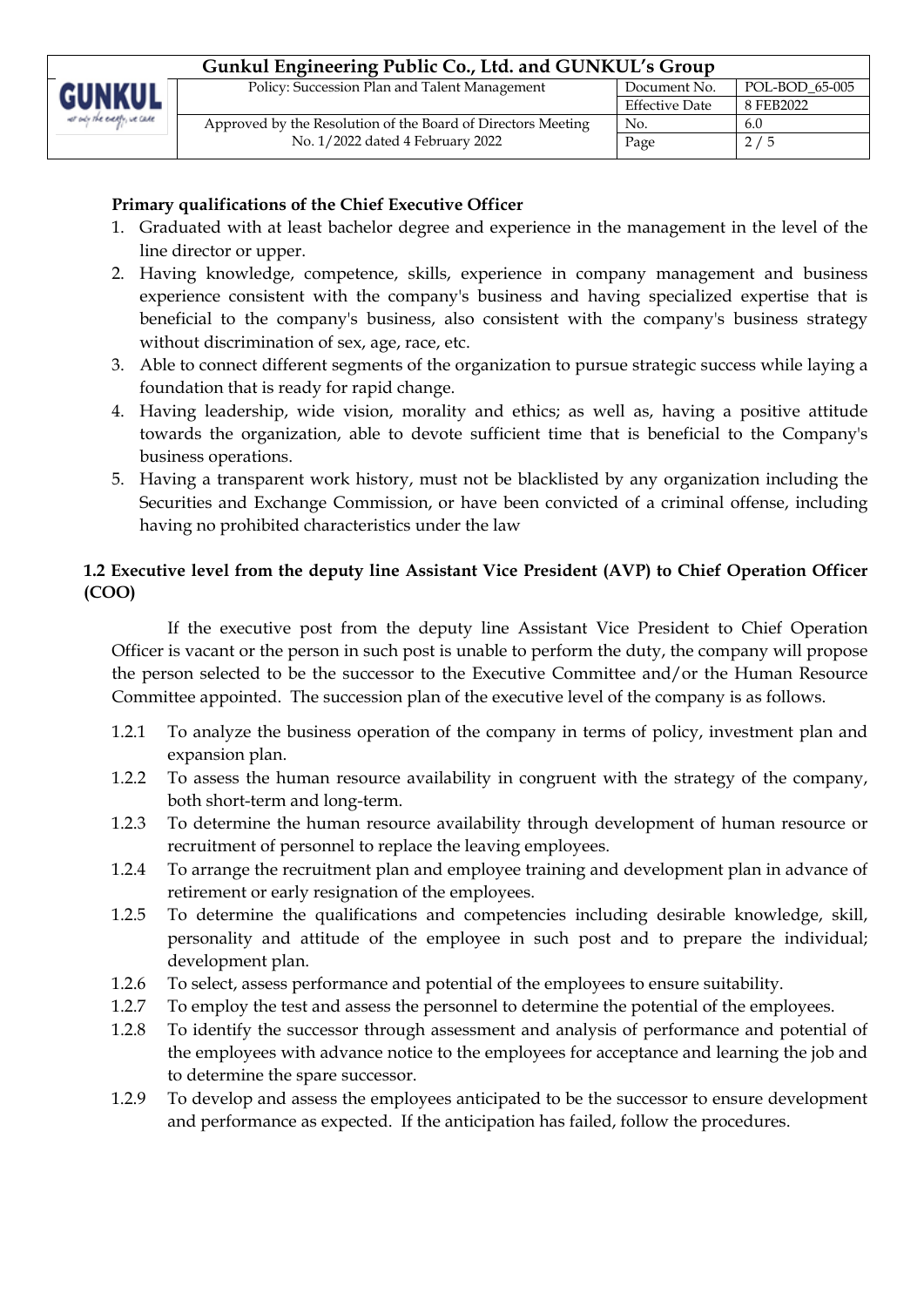| Gunkul Engineering Public Co., Ltd. and GUNKUL's Group |                                                              |                |                |  |
|--------------------------------------------------------|--------------------------------------------------------------|----------------|----------------|--|
| <b>GUNKUL</b>                                          | Policy: Succession Plan and Talent Management                | Document No.   | POL-BOD 65-005 |  |
|                                                        |                                                              | Effective Date | 8 FEB2022      |  |
| to only the every, we care                             | Approved by the Resolution of the Board of Directors Meeting | No.            | 6.0            |  |
|                                                        | No. 1/2022 dated 4 February 2022                             | Page           | 3/5            |  |

1.2.9.1 To select and plan the new successor or

1.2.9.2 To develop the spare successor (if any) or

1.2.9.3 To recruit and select the persons outside the organization

When the successor has complete qualifications to assume the job with higher responsibility and there is vacancy or new post, he will obtain the promotion and acting post in accordance with the policy of the company on job structure, criteria on adjustment of daily worker to monthly worker, promotion, higher post or approval the Chief Executive Officer

# **2. Regulations and Criteria on Talent Management**

"Talent Person" means the employee with special capability, performance, skill/capacity and outstanding qualification recruited and selected from employees in the organization and recruited from outside.

Criteria on selection of talent employees from employees in the organization is based on high performance – KPIs/PIs and high competency considered from performance in the past three years while the assessment grade is required to be Good – Excellent and the core competency of the organization is required to be at least B only in accordance with the following core competency:

- 1. Analysis/assessment of problem
- 2. Communication
- 3. Focus on customer services
- 4. Follow-up
- 5. Teamwork/cooperation provided

In addition, the other qualifications required for the talent employees from recruitment and selection in the organization and new recruitment are as follows.

- 1. Leadership
- 2. Responsibility
- 3. Creativity
- 4. Principle and transparent management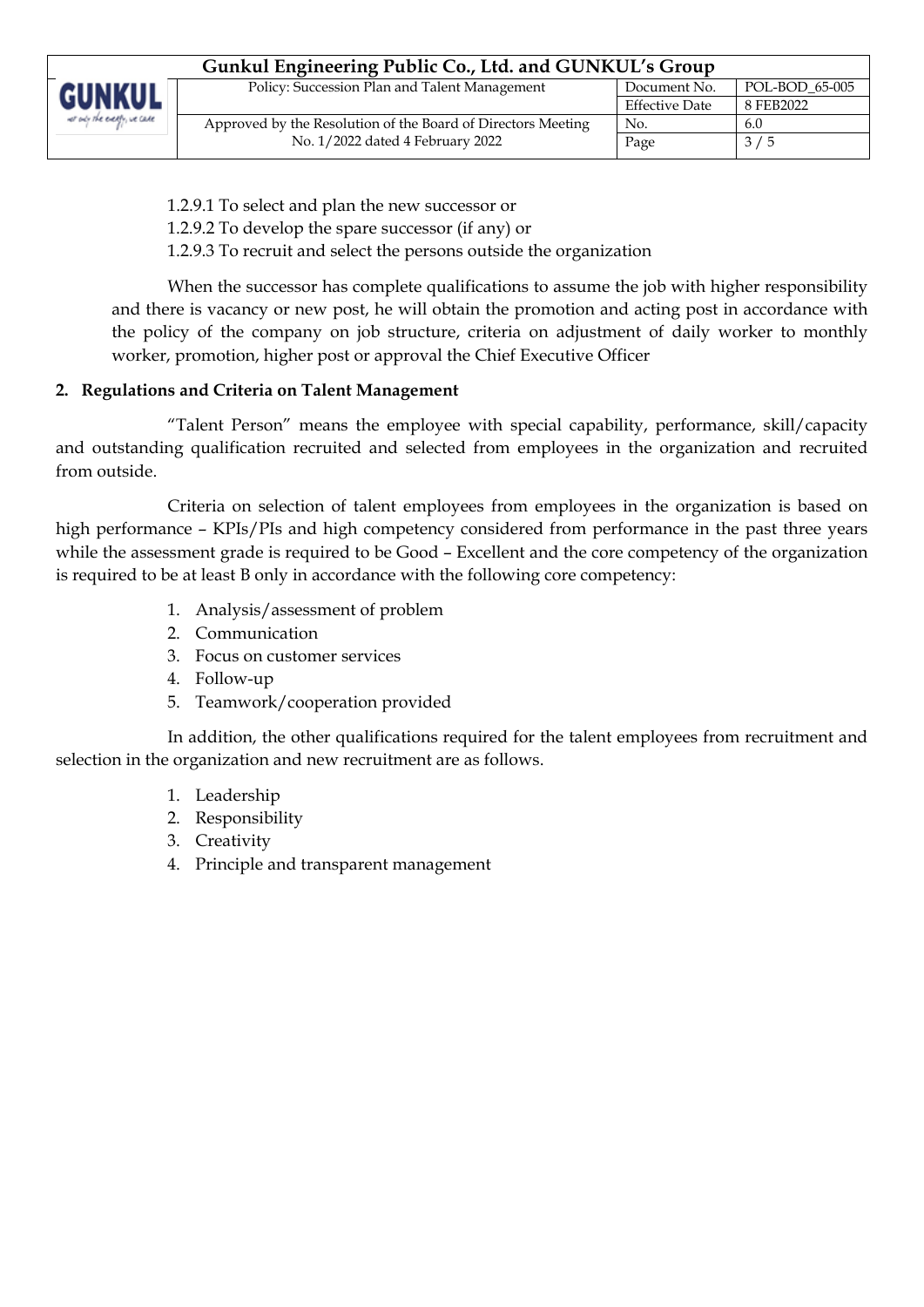| Gunkul Engineering Public Co., Ltd. and GUNKUL's Group |                                                              |                       |                |  |
|--------------------------------------------------------|--------------------------------------------------------------|-----------------------|----------------|--|
| <b>GUNKUL</b><br>as only the every, we care            | Policy: Succession Plan and Talent Management                | Document No.          | POL-BOD 65-005 |  |
|                                                        |                                                              | <b>Effective Date</b> | 8 FEB2022      |  |
|                                                        | Approved by the Resolution of the Board of Directors Meeting | No.                   | 6.0            |  |
|                                                        | No. 1/2022 dated 4 February 2022                             | Page                  | 4/5            |  |

### **Development of Talent Persons**

When the talent employees have been recruited and selected in accordance with the qualifications jointly determined by each division/line, background, training and performance records shall be prepared to promote the talent persons for better talent, efficiency of such person and the organization based on the model and criteria on development of talent persons like development of general personnel in the organization as follows.

- 1. Training need survey to determine the need of each unit and the individual need suitable to each job.
- 2. On the job training to determine the need of the individual undertaking the duties of the unit and to determine the measurement process whether in terms of written test or practice.
- 3. Off the job training whether it is the special training or the simulated model and case study.

When the post is available and the qualifications have satisfied the post with greater responsibility, the promotion will be made to an acting post in accordance with the policy of the company on job/position structure, criteria on adjustment from daily worker to monthly worker, promotion, promotion to a new post or approval from the Chief Executive Officer.

The Chief Executive Officer is responsible for reporting the performance of the succession plan to the Board of Directors on a periodic basis at least once a year.

### **Change in Policy**

The company reserves its right to cancel or amend this policy as deemed suitable with approval in writing from the Chairman of the Executive Committee.

#### **Form**

- Promotion & Acting Form
- PIs/Competency/Time Attendance Form
- Background record of the employees on performance assessment, KPIs/PIs and competencies together with training record of the Successor & Talent employees